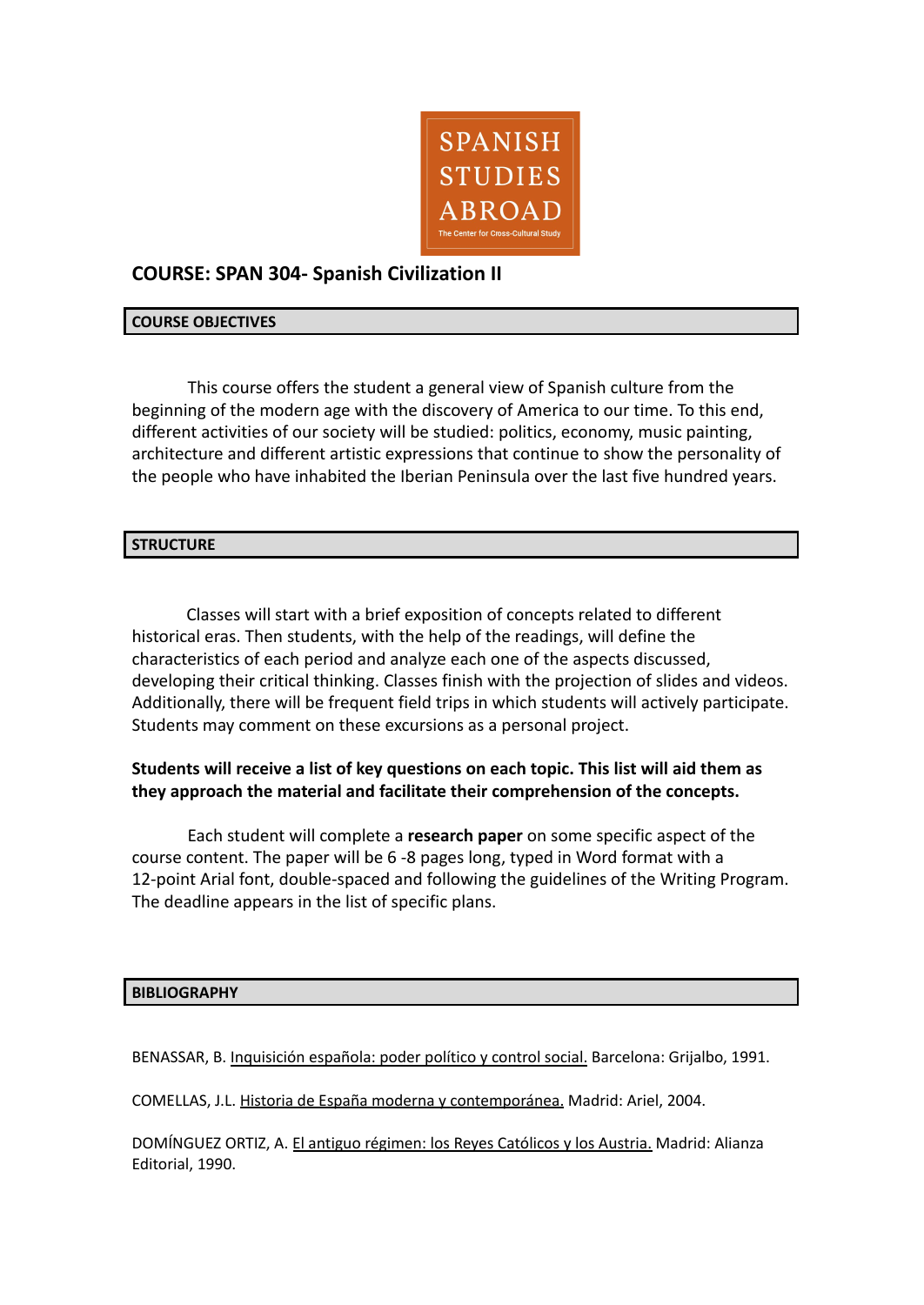ELLIOT, J. España y su imperio. 1500-1700. Madrid: Alianza Editorial, 1990.

MELARBE, P. La crisis del estado: Dictadura, República, Guerra. Madrid: Labor, 1993.

MUÑON DE LARA, M. Transición y Democracia. Madrid: Labor, 1993.

### **TEXTBOOK**

Our textbook will be a dossier of readings on different topics to be covered in the course, and a dossier with all the class presentations.

# **EVALUATION**

Evaluation will be ongoing and **participation** will play an important role. Attendance is mandatory. Students who attend class will receive a minimum grade of 60 and a maximum of 100. Those who do not attend will receive a 0.

Absences must be approved by the instructor and Administration. To evaluate participation, the instructor may administer short, unannounced quizzes at the beginning of class on the material covered the previous day.

During the course, **two tests** will be administered, along with a **final exam** at the conclusion**.** Students must elaborate a **research paper** which will complete their final grade.

Thus, the final grade, consists of the following components:

|    | 1. | Participation            | 20 % |
|----|----|--------------------------|------|
| 1. |    | <b>Tests</b>             | 25%  |
| 1. |    | <b>Final exam</b>        | 25%  |
| 1. |    | <b>Research paper</b>    | 20 % |
| 1. |    | <b>Oral presentation</b> | 10%  |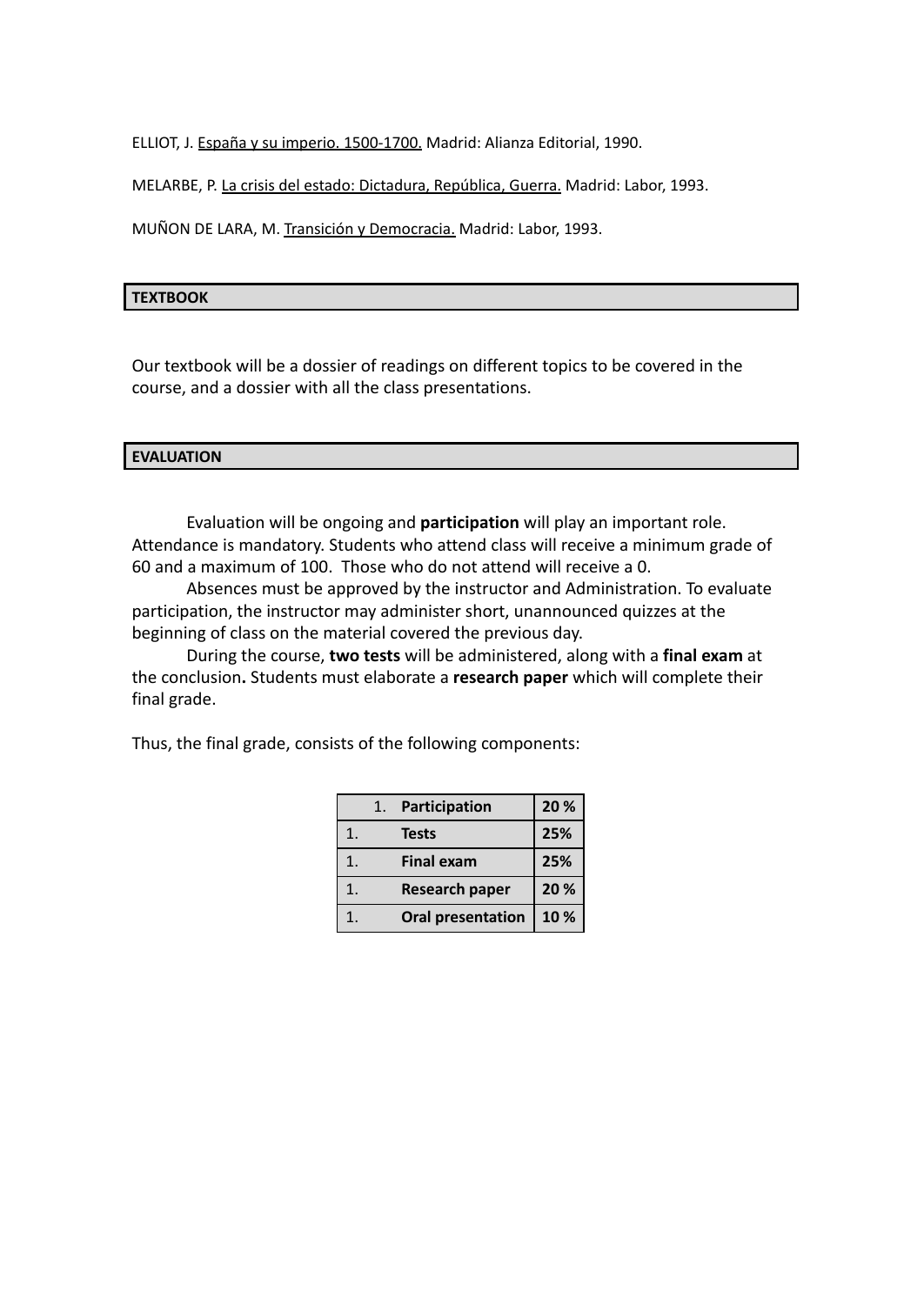## **1. TOPICS TO BE COVERED**

| <b>Topic/ Activity Planned</b>                                                                                                                                   |
|------------------------------------------------------------------------------------------------------------------------------------------------------------------|
| <b>Course Presentation.</b>                                                                                                                                      |
| Topic 1: The creation of the modern state. The rule of the<br><b>Catholic Monarchs.</b><br>The discovery of America. Religious politics. Economy and<br>society. |
| Visit to the Seville of 1500: Town Hall, Court, Indias                                                                                                           |
| Archive.                                                                                                                                                         |
| Topic 2: The birth of the empire: Charles V and Philip II.<br>Internal problems. The Protestant Reform. Culture and art.                                         |
| Topic 3: The $18th$ century: a society in crisis.                                                                                                                |
| Political decline. Interior problems.                                                                                                                            |
| Visit to the Hospital de la Caridad.                                                                                                                             |
|                                                                                                                                                                  |
| Topic 4: Culture, art and daily life in the Spanish Golden                                                                                                       |
| Age.                                                                                                                                                             |
| Literature and theater. The Baroque.                                                                                                                             |
| <b>Oral presentation: Daily life</b>                                                                                                                             |
| <b>Review and Test 1</b>                                                                                                                                         |
| Topic 5: The 18 <sup>th</sup> century: the new Bourbon dynasty.                                                                                                  |
| The war of succession. State reforms. The Enlightenment.                                                                                                         |
| Topic 6: The crisis of the Old Regime.                                                                                                                           |
| The war of independence. Goya's paintings. The Cortes of                                                                                                         |
| Cádiz.                                                                                                                                                           |
| Topic 7: Political transformations in the 19 <sup>th</sup> century.                                                                                              |
| Absolutists and liberals. The Restoration. Economy and                                                                                                           |
| society.                                                                                                                                                         |
| <b>Oral presentation: Romantic Spain</b>                                                                                                                         |
| <b>Review and Test 2</b>                                                                                                                                         |
|                                                                                                                                                                  |
| Topic 8: The 20 <sup>th</sup> century: the end of the parliamentary<br>monarchy.                                                                                 |
|                                                                                                                                                                  |